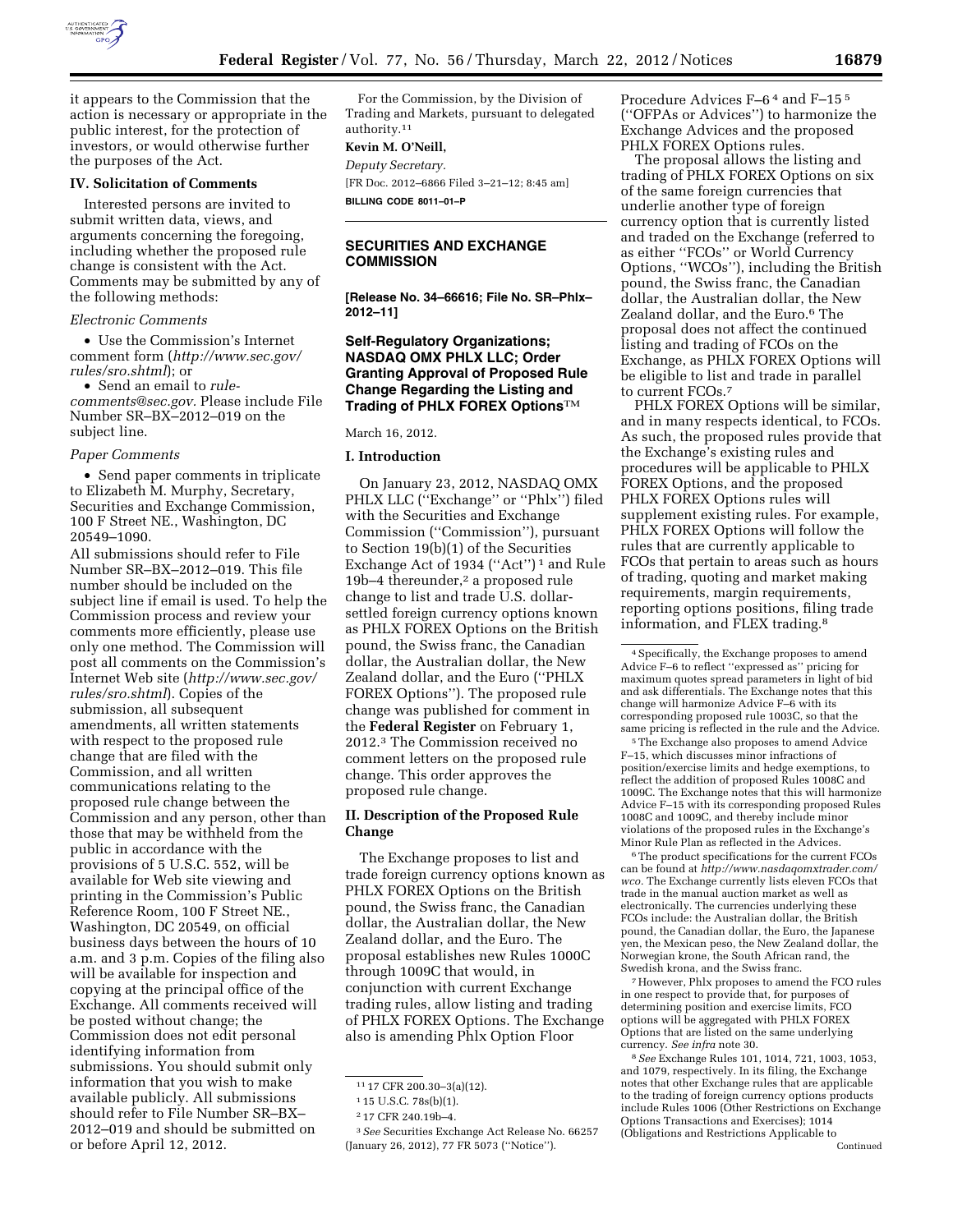New Rule 1000C states that unless otherwise specified, the proposed rules in the Rule 1000C series of rules (''Rule 1000C Series'') are applicable only to PHLX FOREX Options. Further, Rule 1000C provides that except to the extent that specific rules in the Rule 1000C Series govern, or unless the context otherwise requires, the provisions of the Option Rules applicable to FCOs 9 and of the By-Laws and all other Rules and Policies of the Board of Directors are applicable to the trading on the Exchange of PHLX FOREX Options.

To minimize investor confusion, the Exchange has represented that it intends to engage in an educational effort to inform potential traders about the differences in the PHLX FOREX Options as compared to FCO products.10

#### *Pricing Convention*

In its filing, the Exchange noted that the primary difference between current FCOs and proposed PHLX FOREX Options will be the pricing convention of PHLX FOREX Options, which resembles the ''spot market pricing'' on the underlying currencies.11 This is the same convention that is used for currency futures and options on currency futures contracts on the same underlying currencies.12 Currently, the

9Exchange Option Rules 1000 *et seq.* and 1000A *et seq.* 

10*See* Notice, *supra* note 3, 77 FR at 5075. For example, as discussed in the Exchange's filing, the pricing of PHLX FOREX Options and FCOs will be different in that the pricing of a Euro PHLX FOREX Option will resemble spot market pricing (*e.g.,*  1.0031) while the pricing of a Euro FCO will resemble index option pricing (*e.g.,* 100.31). *See*  Notice, *supra* note 3, 77 FR at 5076. Further, the pricing symbology will be different in that PHLX FOREX Option prices would be stated out to four decimal places while FCOs are priced out to two places.

11*See* Notice, *supra* note 3, 77 FR at 5074. *See also* proposed Exchange Rule 1001C.

12A currency futures contract is a transferable futures contract that specifies the price at which a currency can be bought or sold at a future expiration date. CME Group Inc. lists and trades futures and options on futures contracts on many of the same currencies that the Exchange is proposing for PHLX FOREX Options, including the

Exchange receives spot market prices for currencies underlying the FCOs from a data vendor, which at this time is SIX Telekurs,13 and converts such spot market prices to ''Exchange Spot Prices'' by applying an appropriate multiplier (*e.g.,* 100 or 1000).14 The closing settlement value for FCO settlement purposes is the Exchange Spot Price at 12:00:00 Eastern Time (noon) on the last trading day prior to expiration.15 The Exchange currently generates a settlement value report for each underlying currency and publicly disseminates unique FCO symbols and settlement values in order to differentiate between live underlying markets and 12:00:00 noon FCO settlement prices.

Unlike FCOs, the proposed PHLX FOREX Options will not use the modified ''Exchange Spot Prices'' for settlement purposes. Instead, the Exchange will use the spot market prices that it receives from its data vender (*i.e.,* SIX Telekurs) at 12:00:00 Eastern Time (noon) on the last trading day prior to expiration to calculate settlement values. In other words, the Exchange will not apply a multiplier to the spot price for FOREX Options as it does for FCOs.16 PHLX FOREX Option

13According to the Exchange, SIX Telekurs specializes in the procurement, processing and distribution of international financial information for investment advisory services, fund administration, portfolio management, financial analysis and securities administration. SIX Telekurs collects data directly from hundreds of contributors and exchanges as well as more than thirty (30) worldwide contributing banks. *See* Notice, *supra*  note 3, 77 FR at 5075. This data serves as the basis for the foreign currency spot market prices that SIX Telekurs provides to the Exchange.

The Exchange notes that spot market prices for currencies underlying PHLX FOREX Options are also calculated by other entities and available to investors from other sources such as market data vendors Bloomberg, Reuters, and Thomson. Investors can also get spot market prices for free from sources such as *[http://finance.yahoo.com/;](http://finance.yahoo.com/)* as well as from brokers with whom investors have a trading account. *See* Notice, *supra* note 3, 77 FR at 5075.

14For a definition of Exchange Spot Price, *see*  Rule 1000(b)16.

The International Securities Exchange, LLC (''ISE'') similarly applies multipliers to its cashsettled rate-modified currency options (which are not fungible with Phlx's FCOs) so that they tend to look like the prices of index and other options. *See*  Securities Exchange Act Release No. 55575 (April 3, 2007), 72 FR 17963 (April 10, 2007) (SR–ISE– 2006–59).

15*See* Exchange Rule 1057.

16*See* Proposed Exchange Rule 1006C. For example, the July 2012 settlement value of a PHLX FOREX Option on the Euro may be \$1.4338 based on the spot market price of the underlying currency; whereas the July 2012 settlement value price of a FCO on the Euro may be \$143.38 based on the

settlement values will be, similarly to FCOs, publicly disseminated with unique symbols to differentiate between live underlying markets and 12:00:00 Eastern Time (noon) PHLX FOREX Option settlement prices. Except for applying multipliers for FCO settlement values, the settlement value methodologies will largely be similar for PHLX FOREX Options and FCOs.

Similar to FCOs, PHLX FOREX Options listed by the Exchange will be European-style exercise.17 Upon exercise, holders of options contracts would receive U.S. dollars representing the difference between the exchange rate and the exercise price of the option, which would be multiplied by the units of currency in each PHLX FOREX Option contract.18 Additionally, PHLX FOREX Options that are in-the-money by any amount on the expiration date would be exercised automatically by OCC, while PHLX FOREX Options that are out-of-the-money on the expiration date would expire worthless. The Exchange anticipates that PHLX FOREX Options will be cleared by The Options Clearing Corporation (''OCC'').19

### *Opening and Adding New PHLX FOREX Options*

The Exchange proposes Rule 1002C regarding the series of underlying PHLX FOREX Options that may be opened for trading after a particular class of PHLX FOREX Option has been approved for listing and trading on the Exchange. Specifically, the Exchange proposes that, at the commencement of trading on the Exchange of a particular class of PHLX FOREX Options, the Exchange will open a minimum of one expiration month and series for each class of options open for trading on the Exchange.20 The exercise price of each series of PHLX FOREX Options opened for trading on the Exchange will be fixed in terms of U.S. dollars per unit of the underlying currency at a price per

17Unlike American style options, European style options may be exercised only on the day that they expire.

18*See* Proposed Exchange Rule 1006C. Each PHLX FOREX Option contract for the six currencies discussed in this filing would, like each FCO contract, have 10,000 units of currency. The product specifications for the new PHLX FOREX Options may be found at *[http://](http://www.nasdaqomxtrader.com/wco)  [www.nasdaqomxtrader.com/wco](http://www.nasdaqomxtrader.com/wco)*.

19The Exchange's FCOs are cleared by OCC. *See*  Securities Exchange Act Release No. 54935 (December 13, 2006), 71 FR 76417 (December 20, 2006) (SR–OCC–2006–10) (order approving amendments to OCC's by-laws and rules to accommodate the clearance and settlement of the Exchange's FCOs).

20The Exchange notes that it currently intends to open two quarterly and two additional near-term months. *See* Notice, *supra* note 3, 77 FR at 5076.

Specialists and Registered Options Traders); 1022 (Securities Accounts and Orders of Specialists and Registered Options Traders); 1024 (Conduct of Accounts for Options Trading); 1025 (Supervision of Accounts); 1027 (Discretionary Accounts); 1028 (Confirmations); 1039 (Resolution Of Uncompared Trade); 1043 (Allocation of Exercise Notices); 1044 (Delivery and Payment); 1045 (Officers And Employees Restricted); 1047 (Trading Rotations, Halts and Suspensions); 1049 (Communications to Customers); 1063 (Responsibilities of Floor Brokers); 1064 (Crossing, Facilitation and Solicited Orders); 1066 (Certain Types of Orders Defined); 1068 (Execution of Multi-Part Orders); 1080 (Phlx XL and Phlx XL II); 1083 (Order Protection; Locked and Crossed Markets); 1089 (Dealing Directly With Specialist and Registered Option Trader in Foreign Currency Options); and 1092 (Obvious Errors and Catastrophic Errors). *See* Notice, *supra* note 3, 77 FR at 5078.

Australian dollar, the British pound, the Canadian dollar, and the Euro. Examples of settlement (closing) spot prices of futures contracts on these currencies can be found at *ftp://ftp.cmegroup.com/ pub/settle/stlcur*.

application of a 100 multiplier to the similar spot market price.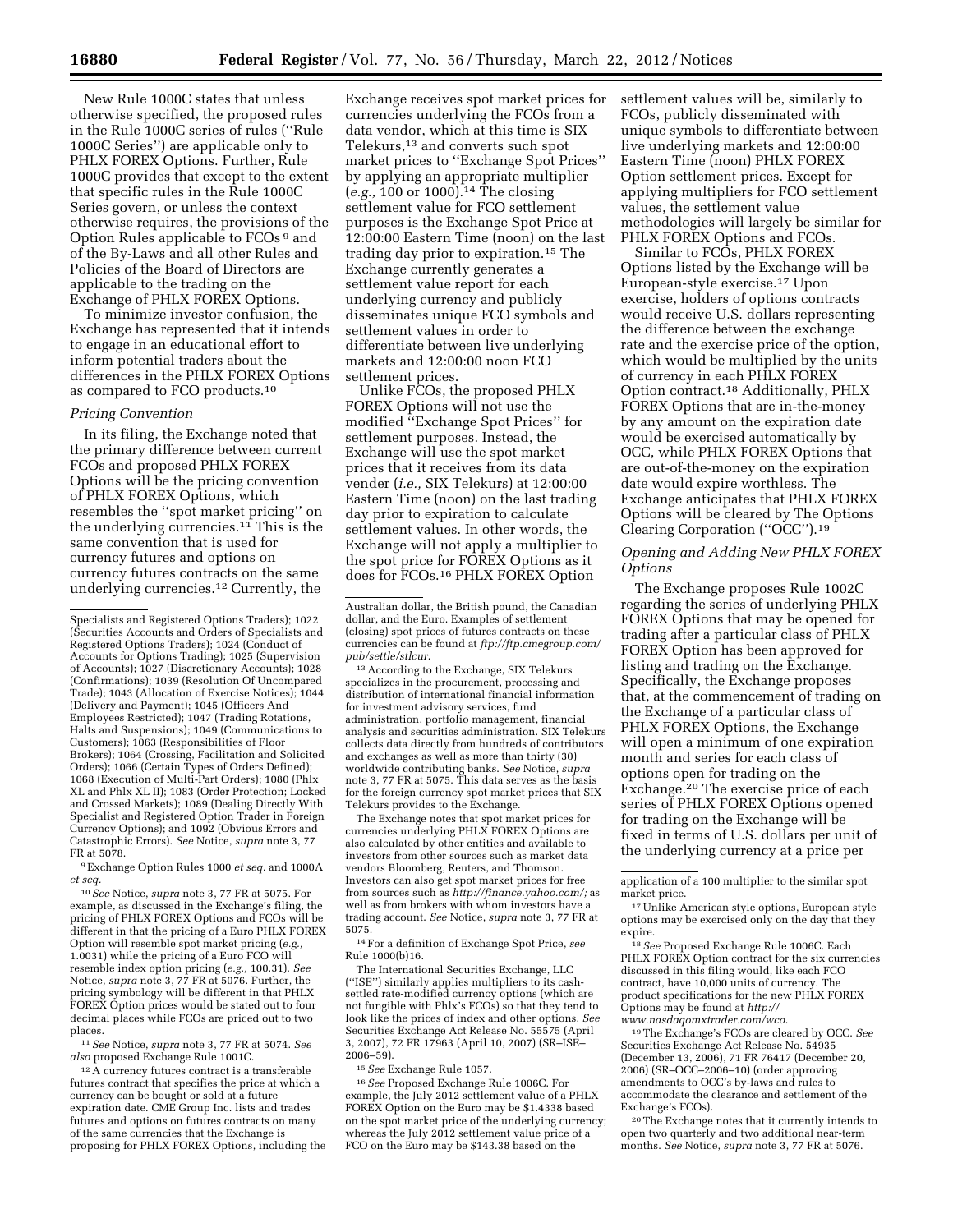unit which is reasonably close to the current spot market price of the underlying foreign currency in the foreign exchange market at or before the time such series of options is first opened for trading on the Exchange. The Exchange notes that this is the same as the procedure for opening initial months and series and fixing expiration terms of equity options and index options on the Exchange.21

Regarding additional series of options, proposed Rule 1002C states that additional series of PHLX FOREX Options of the same class may be opened for trading on the Exchange when the Exchange deems it necessary to maintain an orderly market, to meet customer demand or when the market price of the underlying stock moves more than five strike prices from the initial exercise price or prices.22 Regarding long-term options, the proposed rule provides that with respect to any class of PHLX FOREX Options series the Exchange may list options having up to thirty-nine months from the time they are listed until expiration (with up to six additional expiration months).23 Strike price interval, bid/ask differential and continuity rules will not apply to such options series until the time to expiration is less than nine months.24 In addition, the Exchange is proposing to allow PHLX FOREX Options to be eligible for FLEX trading. 25

#### *Strike Prices*

Pursuant to proposed Rule 1002C, the Exchange could initially list exercise strike prices for a PHLX FOREX Option within a 40% band around the current spot market price for the underlying currency, with such options listed at \$.0050 intervals. As the spot market moves, the Exchange may list new strike

22Proposed subsection (a)(ii) to Exchange Rule 1002C states further: The opening of a new series of options shall not affect the series of options of the same class previously opened. New series of options on an individual stock may be added until the beginning of the month in which the options contract will expire. Due to unusual market conditions, the Exchange, in its discretion, may add a new series of PHLX FOREX Options until five (5) business days prior to expiration.

23*See* Proposed Exchange Rule 1002C(a)(iii).

25Specifically, proposed Exchange Rule 1007C provides that the FLEX procedures set forth in Rule 1079 in respect of FCOs will also be applicable to PHLX FOREX Options. Rule 1079 deals with the process of listing and trading FLEX equity, index, and FCOs on the Exchange. The rule states that FLEX options are available for FCOs and discusses, among other things: opening FLEX options trading through the Request-for-Quote (''RFQ'') process; quotes responsive to RFQs; trading parameters and procedures; and position and exercise limits for FLEX options.

prices that, at the time of listing, do not exceed the spot market by more than 20 percent and are not less than the spot market by more than 20 percent (*i.e.,*  within the 40% band).26

### *Bids and Offers and Minimum Trading Increments*

The quote spread parameters (or bid/ ask differentials) with respect to PHLX FOREX Options are found in subsection (a) of Rule 1003C, which is applicable to PHLX FOREX Options specialists and Registered Options Traders (''ROTs''). In subsection (a), the Exchange proposes to use the spot market price convention but move the decimal point two places to the right so that a bid and/or offer differential of \$.0025 would be ''expressed as'' \$.25 for trading purposes.27 Regarding electronic quotations, the Exchange proposes to state in subsection (b) to Rule 1003C that PHLX FOREX Options may be quoted electronically with a difference not to exceed \$.0500 (expressed as \$5.00) between the bid and offer regardless of the price of the bid.28 The Exchange believes that because such proposed ''expressed as'' price demarcations are similar to how prices are now expressed for equity options, it would be easier for PHLX FOREX Options participants to use the

27Proposed subsection (a) to Exchange Rule 1003C states in full: with respect to all PHLX FOREX Options, bidding and/or offering so as to create differences of no more than \$.0025 (expressed as \$.25) between the bid and the offer for each option contract for which the prevailing bid is less than \$.0200 (expressed as \$2.00); no more than \$.0040 (expressed as \$.40) where the prevailing bid is \$.0200 (expressed as \$2.00) or more but less than \$.0500 (expressed as \$5.00); no more than \$.0050 (expressed as \$.50) where the prevailing bid is \$.0500 (expressed as \$5.00) or more but less than \$.1000 (expressed as \$10.00); no more than \$.0080 (expressed as \$.80) where the prevailing bid is \$.1000 (expressed as \$10.00) or more but less than \$.2000 (expressed as \$20.00); and no more than \$.0100 (expressed as \$1.00) where the prevailing bid is \$.2000 (expressed as \$20.00).

28Proposed subsection (b) to Exchange Rule 1003C states further: the bid/ask differentials set forth in this subparagraph (b) only applies to electronic quotations and only following the opening rotation in each security (i.e., the bid/ask differentials specified in sub-paragraph (a) above shall apply during opening rotation). Quotations provided in open outcry may not be made with bid/ ask differentials set forth in this subparagraph (b) and instead must comply with the legal bid/ask differential requirements described in subparagraph (a) above and not in this sub-paragraph (b).

expressed as pricing for trading purposes.29

Proposed Rule 1004C regarding bids and offers of PHLX FOREX Options states that except as provided in paragraph (b) and (c) of that Rule (contract adjustments and spread type priority), all bids or offers made on the Exchange floor for PHLX FOREX Option contracts shall be expressed in terms of U.S. dollars per unit of the underlying foreign currency. The example given in the rule is that a bid of ''.0325'' (which would be expressed as ''\$3.25'') for a premium on a \$1.70 strike price option on the British pound would represent a bid to pay \$325 per option contract.

The minimum trading increment for PHLX FOREX Options is set forth in proposed Rule 1005C. For the six currencies that the Exchange proposes to list, the minimum increment would be \$.0001, expressed as \$.01. Subsection (b) adds that different, higher, minimum increments may be fixed by the Exchange for option contracts of a particular series of PHLX FOREX Options, which information would be posted on the Exchange's Web site.

#### *Position and Exercise Limits*

Proposed Rule 1008C establishes that the new PHLX FOREX Options on the British pound, the Swiss franc, the Canadian dollar, the Australian dollar, the New Zealand dollar, and the Euro, will each have a position limit of 1,200,000 contracts. The proposed rule also establishes that if a PHLX FOREX Option and an FCO are listed on the same underlying currency (*e.g.,* a Euro PHLX FOREX Option and a Euro FCO), then the positions in each option on the same underlying currency will be aggregated for purposes of determining compliance with the applicable position limit.30 Proposed Rule 1009C establishes that the exercise limits for options on PHLX FOREX Options will be equivalent to the position limits prescribed in Rule 1008C.

### *Closing Settlement Value*

PHLX FOREX Options will use a closing settlement value methodology that is identical to what is currently being used for FCOs with one distinction—calculating settlement value for PHLX FOREX Options will use

<sup>21</sup>*See id.* 

<sup>24</sup>*See id.* 

<sup>26</sup>For example, if at the time of initial listing, the spot market of the Euro is at \$1.000 the strike prices the Exchange would list for the PHLX FOREX Option will be \$.800 to \$1.20 in \$.0050 intervals. If the spot market then moves to \$1.3050, the Exchange may list additional strikes at the following prices in \$.0050 intervals: \$1.045 to \$1.565.

<sup>29</sup>*See* Notice, *supra* note 3, at 5076. As an example, the Exchange states that it would be unwieldy for a trader in a crowd to have to announce that he is improving a price by .0010 (one tenth of a penny). The ''expressed as'' price would allow the trader to announce that he is improving the price by ten cents or a dime. *See id.* at n.32.

<sup>30</sup>*See also* proposed change to Exchange Rule 1001 Commentary .05 (c)(iv) (describing the aggregation provision for purposes of determining compliance with position limits for FCO options).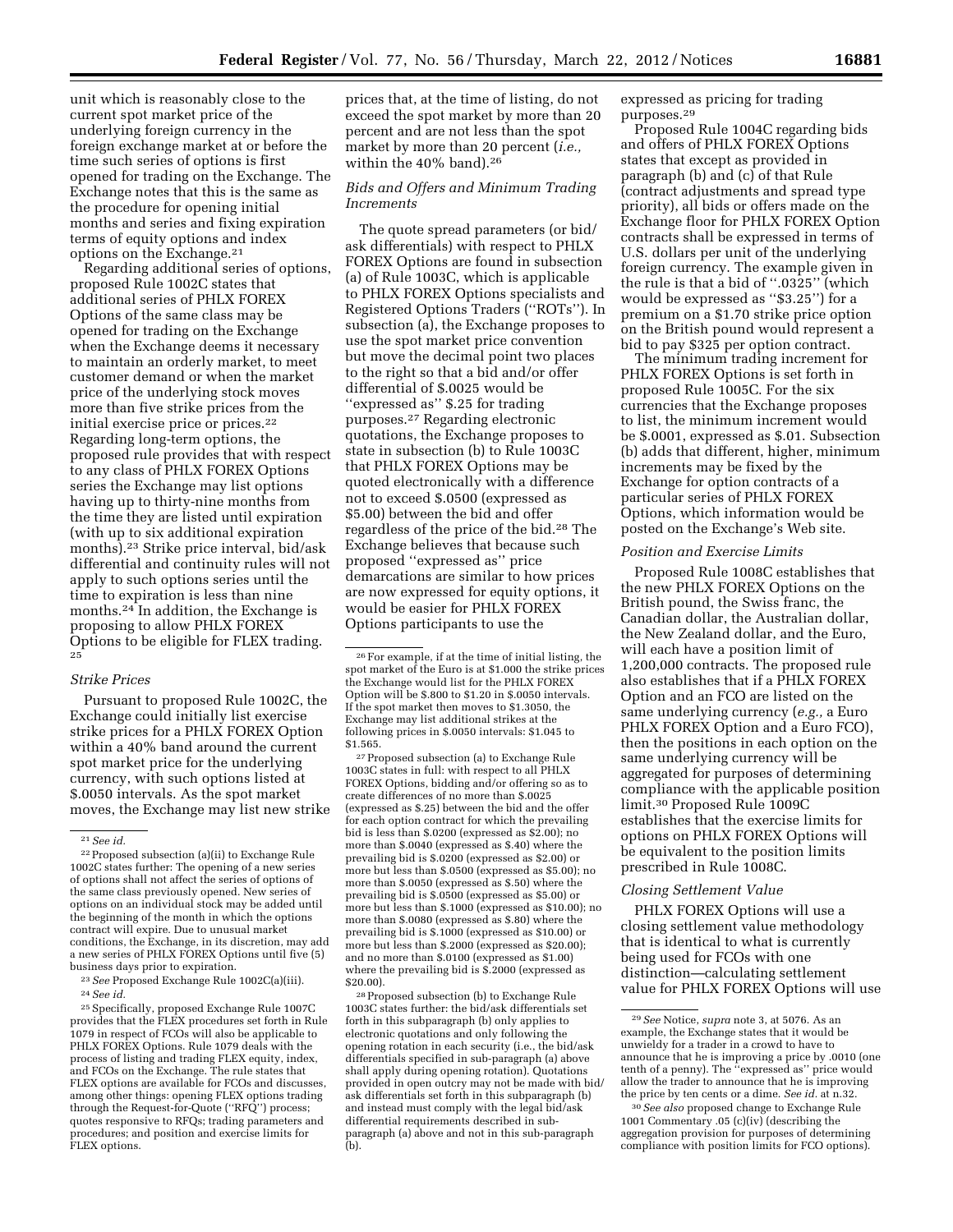the spot market price, whereas FCOs currently use the modified Exchange Spot Price. Accordingly, proposed Rule 1006C provides that the closing settlement value for PHLX FOREX Options and for FLEX PHLX FOREX Options shall be the spot market price at 12:00:00 Eastern Time (noon) on the last trading day prior to expiration unless the Exchange determines to apply an alternative closing settlement value as a result of extraordinary circumstances.31 The rule states that, like with FCOs, PHLX FOREX Options will be settled in U.S. dollars per unit of underlying currency, and the Exchange will disseminate the closing settlement value through one or more major market data vendors. The rule also indicates that the disclaimer of liability that is applicable to FCOs is likewise applicable to PHLX FOREX Options. In addition, the Exchange states that it will disseminate PHLX FOREX Option closing settlement values on its Web site.<sup>32</sup>

### *Systems Capacity and Surveillance*

The Exchange represents in its filing that it has the necessary systems capacity to support new options series that will result from the introduction of PHLX FOREX Options on the Exchange.33 The Exchange also represents that it has an adequate surveillance program in place for trading PHLX FOREX Options, and noted that it will apply the same surveillance program to PHLX FOREX Options that it uses for FCOs.34

### **III. Discussion and Commission's Findings**

After careful review, the Commission finds that the proposed rule change is consistent with the requirements of Section 6 of the Act 35 and the rules and regulations thereunder applicable to a national securities exchange.36 In particular, the Commission finds that the proposed rule change is consistent with Section  $6(b)(5)$  of the Act,<sup>37</sup> which requires, among other things, that the Exchange's rules be designed to prevent fraudulent and manipulative acts and practices, to promote just and equitable

37 15 U.S.C. 78f(b)(5).

principles of trade, to foster cooperation and coordination with persons engaged in facilitating transactions in securities, to remove impediments to and perfect the mechanism of a free and open market and a national market system, and, in general, to protect investors and the public interest.

As discussed above, the proposed PHLX FOREX Options are similar to Phlx's existing FCO options, which the Commission approved in 2007.38 In the areas where the two products and the corresponding rules are identical, the Commission continues to believe that such provisions are consistent with the Act. The contract specifications that are unique to the proposed PHLX FOREX Options are discussed below.

The Commission believes that any potential concerns regarding investor confusion between the two products should be mitigated by the Exchange's undertaking to engage in an educational outreach effort to inform potential traders about the differences between the new PHLX FOREX Options and the existing FCO products.39 Further, PHLX FOREX Options will have their own ticker symbols and the applicable settlement values will be disseminated with unique symbols to differentiate these products from FCO options based on the same underlying currency.

# *A. Settlement Value and Dissemination of Information*

The Commission notes that the primary difference between current FCOs and proposed PHLX FOREX Options is that the pricing convention of PHLX FOREX Options will be based on the spot market prices for the underlying currencies. As noted above, to calculate settlement values, the Exchange will use the spot market prices that it receives from SIX Telekurs or another data vendor at 12 Eastern Time on the last trading day prior to expiration, but will not apply any multiplier as it does for FCOs. The Commission believes that the proposed closing settlement value methodology for PHLX FOREX Options is substantially similar to the methodology used for FCOs, despite the absence of a modifier for the former, and therefore it does not raise any new regulatory issues.

Further, the Commission believes that sufficient venues exist for obtaining reliable information on the underlying currencies so that investors in PHLX FOREX Options can monitor the

underlying spot market in the underlying currencies.40 The Commission also believes that the Phlx's procedures and the competitive nature of the spot market for the currencies should help to ensure that the settlement values for PHLX FOREX Options will accurately reflect the spot price for foreign currencies. Finally, the closing settlement value will be publicly disseminated by Phlx. Accordingly, the proposed rules are designed to prevent fraudulent and manipulative acts and practices, to promote just and equitable principles of trade, and to protect investors and the public interest.

### *B. Surveillance*

The Commission notes that the Phlx will integrate PHLX FOREX Options into existing Phlx market surveillance market programs for FCOs. Phlx has represented that it has an adequate surveillance program in place for the trading of FCOs and believes that such program will be adequate for the surveillance of PHLX FOREX Options.<sup>41</sup> In addition, Phlx will have the ability to obtain trading information via the Intermarket Surveillance Group (''ISG'') from other exchanges who are members or affiliates of the ISG.42 Accordingly, the Commission believes that Phlx has access to the tools necessary to adequately surveil trading in these options.

#### *C. Position and Exercise Limits*

Phlx proposes a position limit of 1,200,000 contracts for PHLX FOREX Options in the underlying currencies proposed in this filing, namely the British pound, the Swiss franc, the Canadian dollar, the Australian dollar, the New Zealand dollar, and the Euro. The Commission notes that this position limit is consistent with the current position limit for FCOs on Euros.43 The Commission further notes that the Exchange has provided data evidencing

41*See* Notice, *supra* note 3, 77 FR at 5078. 42The Exchange is a member of the ISG under the Intermarket Surveillance Group Agreement, which was modernized in 2008, and may obtain trading information via the ISG from other exchanges who are members or affiliates of the ISG. The members of the ISG include all of the U.S. registered stock and options markets. The ISG members work together to coordinate surveillance and investigative information sharing in the stock and options markets. In addition, the major futures exchanges are affiliated members of the ISG, which allows for the sharing of surveillance information for potential intermarket trading abuses. *See id.*  43*See* Exchange Rules 1001 and 1002.

 $^{\rm 31}\,$  Similar to FCOs, the expiration date for PHLX FOREX Options would be the Saturday following the third Friday of the expiration month, and the last trading day would be the third Friday of the expiration month.

<sup>32</sup>*See* Notice, *supra* note 3, 77 FR at 5078.

<sup>33</sup>*See id.* 

<sup>34</sup>*See id.* 

<sup>35</sup> 15 U.S.C. 78f.

<sup>36</sup> In approving this proposed rule change, the Commission has considered the proposed rule's impact on efficiency, competition, and capital formation. *See* 15 U.S.C. 78c(f).

<sup>38</sup>*See* Securities Exchange Act Release No. 54989 (December 21, 2006), 71 FR 78506 (December 29, 2006) (SR–Phlx–2006–34) (FCO Approval Order). 39*See* Notice, *supra* note 3, 77 FR at 5075.

<sup>40</sup>The Commission notes that the Exchange stated in the Notice that, in addition to spot market prices provided by SIX Telekurs, spot market prices are available from other sources such as Bloomberg, Reuters, and Thompson and available from free sources such as *[http://finance.yahoo.com/.](http://finance.yahoo.com/) See*  Notice, *supra* note 3, 77 FR at 5075.